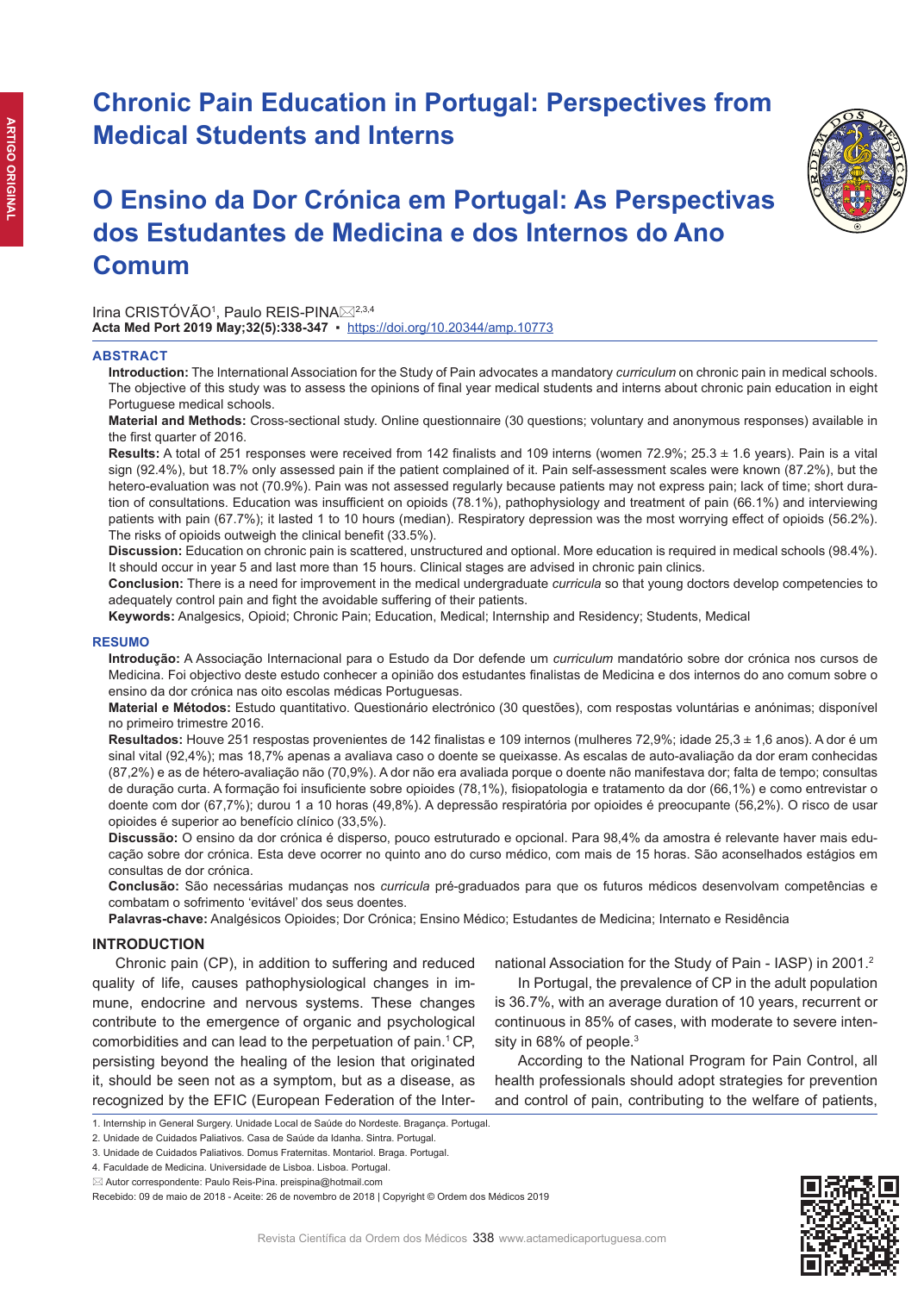reducing their morbidity and more humanization of health care.1 There should be training strategies aimed at health professionals and the awareness of medical schools (MS) about the need to improve pre- and post-graduate *curricula*  in the areas of pain.<sup>1</sup> The undergraduate curricular offer in health-related courses is deficient in disciplines dedicated to pain. In addition, in Portugal, continuing medical training in pain is not compulsory and lifelong learning is based on casual opportunities or personal tastes.4

The main objective of this study is to know the opinions about the teaching of CP of the final year medical students (FMS) and the interns (newly qualified graduates carrying out the first year of postgraduate medical training) (IFYR) in Portugal.

# **MATERIAL AND METHODS**

**Type of study**

Quantitative.

## **Participants**

Convenience sampling composed by FMS and IFYR. Inclusion criteria: FMS must be enrolled in any of the eight Portuguese MS in the academic year 2015/2016; IFYR must be working in Portugal, in 2016. Exclusion criteria: IFYR who are graduates of any foreign MS.

#### **Data sampling**

An online questionnaire was created from the Google Docs® software. The answers were voluntary, anonymous, unpaid and confidential. Each participant could only fill out a questionnaire. The data were only available to researchers. The questionnaire consisted of two parts. The first one, with five questions, aimed to characterize the sample. The second part, with 25 questions about CP, namely, general knowledge, classification, characterization, therapy and training. Each response was attributed a numeric code according to the order of entry in the study (R1, R2, R3, etc.). The collected data was uploaded to an Excel<sup>®</sup> file (with a password) on a computer whose access also depended on another password; both passwords were known only by researchers.

## *Modus operandi*

The Secretariats and the Student Associations of the eight MS were contacted requesting the submission of questionnaires to the mailing list of all FMS. In the case of IFYR, the questionnaires were shared in Facebook groups as "IACS 2016" and "Harrison 2016", as well as in the Facebook groups of each MS. The questionnaires were available online during the first quarter of 2016. Moreover, the authors searched throughout the websites of the eight MS to find out theirs undergraduate *curricula*, particularly disciplines related to CP education.

## **Ethical considerations**

The study was approved by the Ethics Committee of the Faculty of Health Sciences of the University of Beira Interior, Portugal.

### **Data processing**

Excel spreadsheet (Microsoft Office 2016®).

# **Data analyses**

Data were analyzed using IBM® SPSS Statistics 20. Medians are expressed with the interquartile range. Categorical variables were compared using Chi-square or Fisher's exact tests, as adequate. Statistical significance was set at  $p < 0.05$ .

## **RESULTS**

The sample consisted of 251 individuals, mainly FMS (56.6%), women (72.9%), median age of 24 years (interquartile range 23 – 25; minimum and maximum ages of 23 and 45) (Table 1). Knowledge about pain assessment and CP are presented in Table 2 and Table 3, respectively. The recognized aspects of analgesics prescribed for CP appear in Table 4. The questions about CP education are presented in Table 5.

Figure 1 describes the frequency of prescription of opioids according to the existence of cancer. The most prescribed opioids – in the consultations or hospitalizations, where the participants were allocated (FMS) or worked  $(IFYR)$  – were: tramadol (n = 218), morphine (n = 10), fentanyl (n = 8), codeine (n = 6), buprenorphine (n = 3), tapentadol (n = 2), pethidine (n = 2), oxycodone (n = 1) and hydromorphone  $(n = 1)$ .

## **DISCUSSION**

# **Knowledge about pain**

The majority identified pain as the  $5<sup>th</sup>$  vital sign. This has been a cornerstone of the Portuguese Directorate-General for Health since 2003.<sup>5</sup> However, 18.7% of the sample thought that pain should only be assessed if the patient complained of it. Pain should be evaluated in all patients on a regular basis to optimize therapy and improve the quality of life.<sup>1,5</sup> More than half of the sample knew about pain self-assessment scales, especially the numerical '0 to 10' and the 'visual analog', as recommended.<sup>5</sup> It was found that seven out of ten participants did not know about heteroevaluation scales; with less than 6% being able to name an appropriate scale. In non-communicating elderly, the Doloplus or other behavioral scales are recommended.<sup>6</sup> In newborns and children pain scales are based on expressions and behaviors, such as the Neonatal Infant Pain Scale. 7

EFIC created the Pain Management Core *Curriculum* for European Medical Schools (PMCC) to simplify and improve pain education in MS.<sup>8</sup> This was based on the German Medical Licensure Act which was implemented efficiently in German MS.9 For the PMCC, the use of scales facilitates the stratification of patients and allows more efficiency in first consultations. It is expected that medical students (MEDS) will be able to name at least one scale.<sup>8,9</sup> Pain scales, questionnaires and pain diaries complement the medical history that, in combination with physical examination, helps to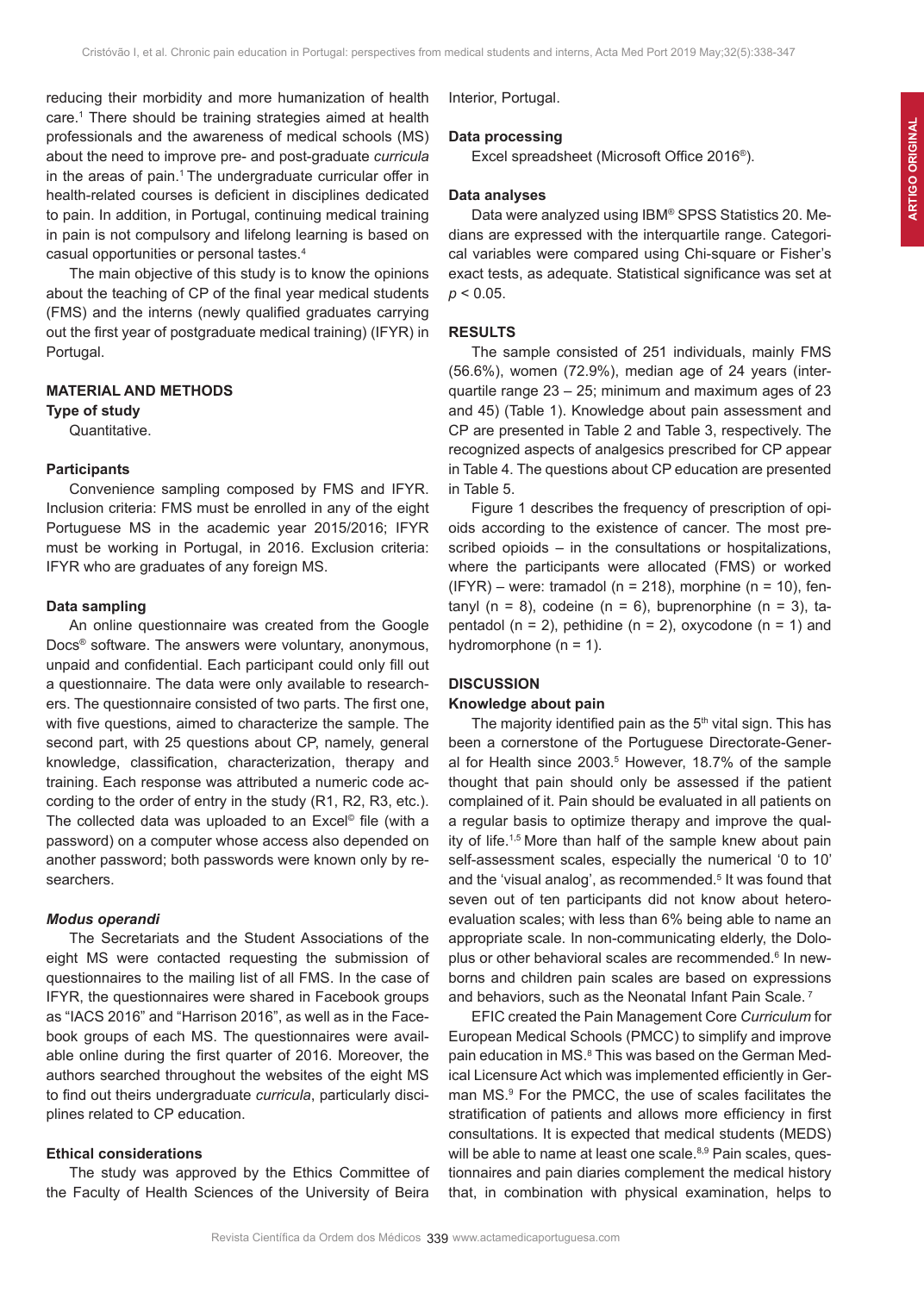#### Table 1 – Characteristics of participants (n = 251)

|                                                                    | $\mathsf{n}$ | $\frac{0}{0}$ |
|--------------------------------------------------------------------|--------------|---------------|
| <b>Sex</b>                                                         |              |               |
| Male                                                               | 68           | 27.1          |
| Female                                                             | 183          | 72.9          |
| Age group (years)                                                  |              |               |
| $23 - 25$                                                          | 195          | 77.7          |
| $26 - 28$                                                          | 27           | 10.8          |
| $\geq 29$                                                          | 29           | 11.5          |
| <b>Types of participants</b>                                       |              |               |
| Final year medical students                                        | 142          | 56.6          |
| Interns of first year residency                                    | 109          | 43.4          |
| Medical schools (where participants studied or are studying in)    |              |               |
| Health Sciences School, University of Minho                        | 21           | 8.4           |
| Faculty of Medicine, University of Porto                           | 31           | 12.4          |
| Abel Salazar's Institute of Biomedical Sciences                    | 20           | 8.0           |
| Faculty of Medicine, University of Coimbra                         | 22           | 8.8           |
| Health Sciences Faculty, University of Beira Interior              | 44           | 17.5          |
| Faculty of Medicine, University of Lisboa                          | 58           | 23.1          |
| Health Sciences Faculty, NOVA University of Lisboa                 | 45           | 17.9          |
| Faculty of Biomedical Sciences and Medicine, University of Algarve | 10           | 4.0           |
| Do you have another bachelor / master's degree?                    |              |               |
| Yes                                                                | 47           | 18.7          |
| <b>No</b>                                                          | 204          | 81.3          |

plan a CP treatment. Thus, all MEDS should use pain assessment scales and make therapeutic decisions based on their scores. An intervention should be initiated when pain is greater than three (of ten), and all pain above seven should be considered an emergency.<sup>8,9</sup>

Pain is not evaluated in consultations and hospitalizations because patients do not seem to have pain or do not complain about it. More than a third of the sample attributed the absence of pain assessment to "lack of medical knowledge". Although a multidimensional assessment is recommended, it is necessary to have enough time;<sup>10</sup> almost half of the respondents mentioned that as a cause of non-evaluation. Without an appropriate assessment of pain, a professional duty, the right of the patient to adequate pain control is compromised.

More than 50% of respondents correctly enumerated important aspects to characterize pain and only 45% indicated the pathogenesis of pain. The PMCC emphasizes that all MEDS should be prepared to collect information about the quality of pain, its location and intensity, as well as aggravating or mitigating factors of pain.<sup>8,9</sup>

## **Knowledge about chronic pain**

The National Plan for the Fight against Pain defined CP as being prolonged and difficult to identify, etiological and temporally, producing suffering and being able to manifest in many ways, generating various pathological stages.<sup>11</sup> Half of the sample considered that the duration of CP ranged

from 30 days to 4 months; more than a third said CP lasted more than 4 months. The International Classification of Diseases (ICD-11) states that CP persists more than 3 months, in one or more anatomical regions, and is not explained by another clinical condition.12 CP, while persisting beyond the healing of the lesion or the impossibility of detecting an injury, should be understood as a disease. $1,13$ 

Most people recognized CP as a syndrome, but only a third of the respondents recognized the unpleasant emotional experience. There was some confusion between CP (disease) and 'acute pain' (symptom): 11.2% of the sample associated CP with the alertness and the protective function that are attributes of the 'acute' phenomenon. For the majority, central sensitization is the main contribution to the complexity of CP, and less important is the activation of the descending pathways of pain. The PMCC recommends that all MEDS should understand the physiology of pain and peripheral/central sensitization leading to the complexity of CP.8,9

Most reported low back pain and knee/hip arthrosis as the main etiologies of CP. These were also identified in a recent Portuguese study, along with other osteoarticular and musculoskeletal disorders, as well as headaches and neuropathic pain.<sup>3</sup>Most of the sample stated that patients with pain refractory to analgesics should be referred to Pain clinics. In fact, all cases of undiagnosed, unresponsive or highly disabling pain should be referred.<sup>11</sup> However, almost a quarter of respondents defended the referral when "pain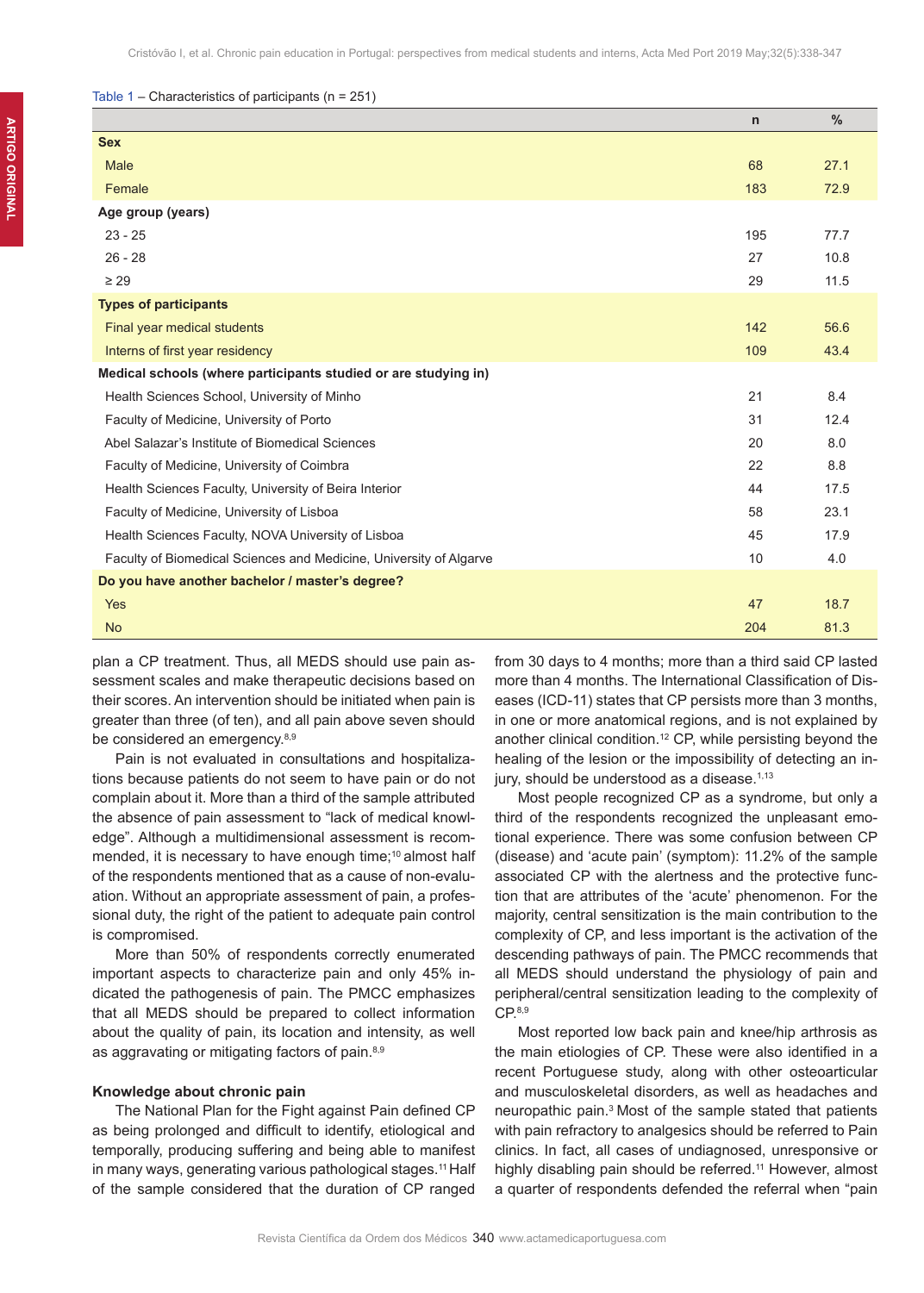Table 2 – Knowledge about pain assessment (n = 251)

|                                                                                                            | n                 | $\%$ | $\boldsymbol{p}$ |
|------------------------------------------------------------------------------------------------------------|-------------------|------|------------------|
| Is pain the 5 <sup>th</sup> vital sign?                                                                    |                   |      |                  |
| Yes                                                                                                        | 232               | 92.4 |                  |
| <b>No</b>                                                                                                  | 19                | 7.6  | < 0.001          |
| Should pain be assessed only in patients experiencing pain?                                                |                   |      |                  |
| Yes                                                                                                        | 47                | 18.7 |                  |
| No                                                                                                         | 204               | 81.3 | < 0.001          |
| Do you know any pain self-assessment scale?                                                                |                   |      |                  |
| Yes                                                                                                        | 208               | 82.9 |                  |
| <b>No</b>                                                                                                  | 43                | 17.1 | < 0.001          |
| Please write down a pain self-assessment scale that you are aware of. You can write as many as you want.   |                   |      |                  |
| Numerical 0 a 10                                                                                           | 88                | 35.0 |                  |
| Numerical 1 a 10                                                                                           | $12 \overline{ }$ | 4.8  |                  |
| Scale of faces                                                                                             | 35                | 13.9 |                  |
| Analog visual scale                                                                                        | 55                | 21.9 | < 0.001          |
| Graphics scale / Graphics scale                                                                            | 5                 | 1.9  |                  |
| Do not know / do not respond                                                                               | 67                | 26.7 |                  |
| Do you know any pain hetero-assessment scale?                                                              |                   |      |                  |
| Yes                                                                                                        | 73                | 29.1 |                  |
| <b>No</b>                                                                                                  | 178               | 70.9 | < 0.001          |
| Please write down a pain hetero-assessment scale that you are aware of. You can write as many as you want. |                   |      |                  |
| Scale of faces                                                                                             | 19                | 7.6  |                  |
| Visual analog scale                                                                                        | 12 <sup>2</sup>   | 4.8  |                  |
| <b>Numerical Scale</b>                                                                                     | 10                | 4.0  |                  |
| Doloplus Scale                                                                                             | 4                 | 1.6  |                  |
| <b>BPS - Behavioral Pain Scale</b>                                                                         | 4                 | 1.6  |                  |
| NIPS - Neonatal Infant Pain Scale                                                                          | 2                 | 0.8  |                  |
| The COMFORT scale                                                                                          | 2                 | 0.8  |                  |
| Pain Scale of the World Health Organization                                                                | 1                 | 0.4  | < 0.001          |
| <b>Brief Pain Inventory</b>                                                                                | 1                 | 0.4  |                  |
| N-PASS - Neonatal Pain, Agitation & Sedation Scale                                                         | 1                 | 0.4  |                  |
| Descriptive Scale                                                                                          | 1                 | 0.4  |                  |
| Glasgow Scale                                                                                              | 1                 | 0.4  |                  |
| Scales of physiological and behavioral signals                                                             | 1                 | 0.4  |                  |
| Do not know / do not respond                                                                               | 193               | 76.9 |                  |
| Why pain is not assessed as a routine in clinical practice? What reasons are there? Please write down.     |                   |      |                  |
| Patient does not always manifest pain                                                                      | 206               | 82.1 |                  |
| Very short time allowed for consultations                                                                  | 134               | 53.4 |                  |
| Lack of time                                                                                               | 118               | 47.0 | < 0.001          |
| Lack of medical knowledge                                                                                  | 82                | 32.7 |                  |
| It is a subjective symptom                                                                                 | 57                | 22.7 |                  |
| What aspects do you consider the most to characterize a painful complaint?                                 |                   |      |                  |
| Location                                                                                                   | 162               | 64.5 |                  |
| Intensity                                                                                                  | 187               | 74.5 |                  |
| Quality (descriptive)                                                                                      | 126               | 50.2 | < 0.001          |
| Aggravating / mitigating factors                                                                           | 141               | 56.2 |                  |
| Pathogenesis                                                                                               | 113               | 45.0 |                  |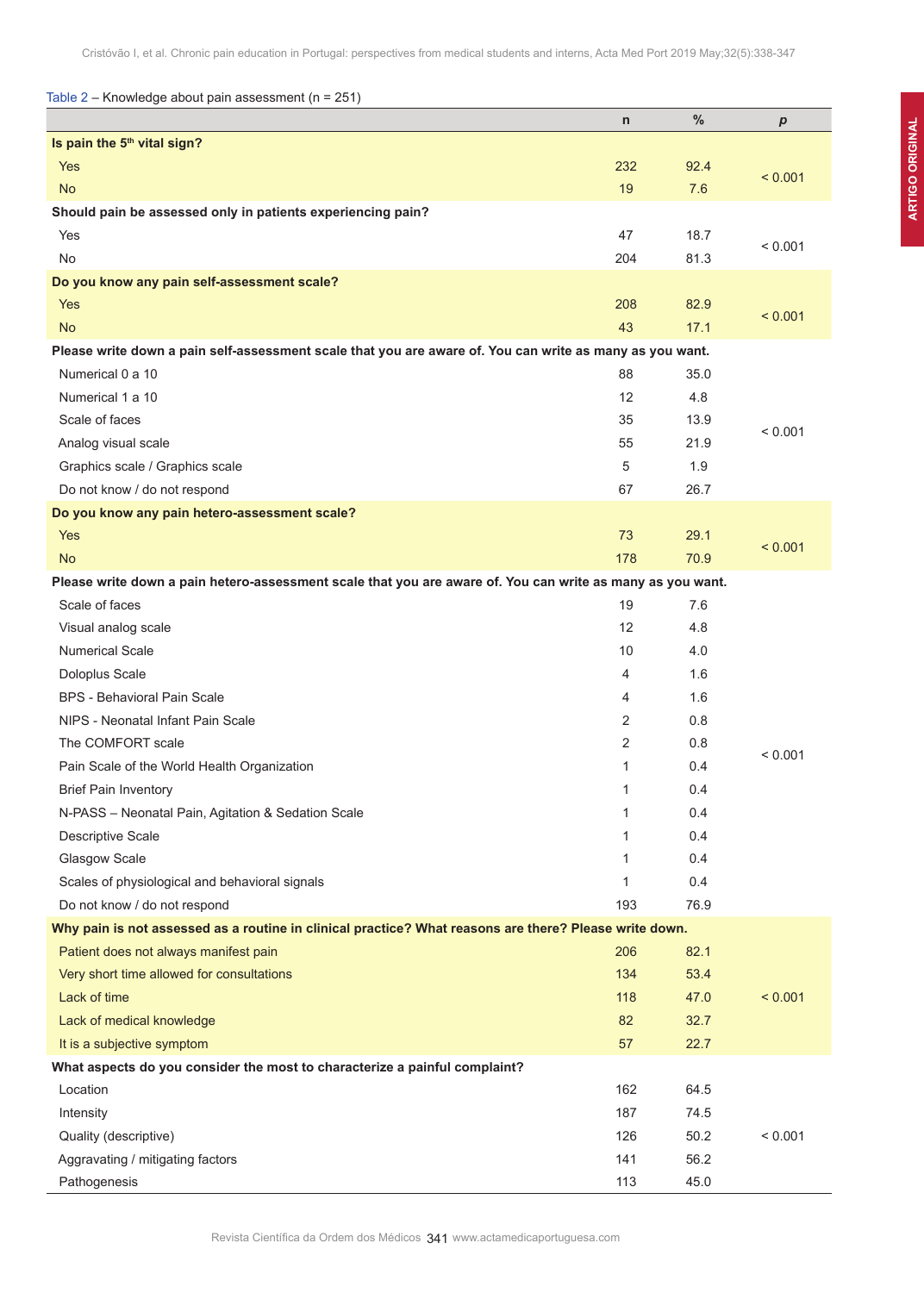does not alleviate with non-opioid analgesics". Most of the respondents were not aware of the clinical guidelines and national legislation on CP. This seems to express the reduced education on CP that FMS and IFYR have had, so far.

# **Knowledge about analgesics prescribed for chronic pain**

Most of the sample found that non-opioid analgesics were "often" prescribed for CP. In moderate to severe pain opioid use was reported by 17.5%. However, more than a third has "never" or rarely verified opioid use. It happened "sometimes"/"always" in cancer patients. In non-cancer situations opioids were never prescribed according to 12.7% of the respondents (*versus* 3.6% in cancer). Opioids remain the most effective and commonly used analgesics in moderate to severe pain, especially in cancer.<sup>14</sup> However, the

use of opioids in non-cancer CP is also recommended as they can help in patients' functional recovery, physically and mentally, and consequently, there is quality of life improvement.15 Moderate to severe pain is not yet adequately treated, with opioids being prescribed rarely or infrequently, as noticed by a third of the sample.

Cancer CP is also inadequately treated due to the lack of knowledge in prescribing opioids and clinicians' inappropriate attitudes towards these analgesics.14,16 In addition, there is reluctance of patients to report on their pain or to use self-assessment scales.17,18 On the other hand, both clinicians and patients fear addiction and respiratory depression, which may lead to subclinical use of opioids even in cancer CP.14

Tramadol was the most prescribed opioid according to the respondents. This is because tramadol is a weak opioid,

#### Table 3 – Knowledge about chronic pain (n = 251)

|                                                                                                                                     | $\mathsf{n}$   | $\%$ | p       |
|-------------------------------------------------------------------------------------------------------------------------------------|----------------|------|---------|
| When do you consider that a patient is dealing with a chronic pain situation (from a temporal point of view)?<br>Please write down. |                |      |         |
| Less than 1 month                                                                                                                   | 33             | 13.1 |         |
| More than 1 (or equal) and less than 4 months                                                                                       | 127            | 50.6 |         |
| More than 4 (or equal) and less than 6 months                                                                                       | 61             | 24.3 | < 0.001 |
| Six months or more                                                                                                                  | 23             | 9.2  |         |
| Do not know / do not respond                                                                                                        | $\overline{7}$ | 2.8  |         |
| What characteristics help you to diagnosis a chronic pain?                                                                          |                |      |         |
| Unpleasant emotional experience                                                                                                     | 79             | 31.5 |         |
| Alert and protection functions                                                                                                      | $\overline{7}$ | 2.8  |         |
| Correlation with a specific occurrence or stimulus                                                                                  | 10             | 4.0  | < 0.001 |
| Intensity is associated with the severity of injury / damage                                                                        | 11             | 4.4  |         |
| It is a syndrome                                                                                                                    | 144            | 57.4 |         |
| What elements contribute to the complexity of chronic pain?                                                                         |                |      |         |
| Peripheral sensitization                                                                                                            | 25             | 10.0 |         |
| <b>Central sensitization</b>                                                                                                        | 147            | 58.6 |         |
| Activation of ascending pain pathways                                                                                               | 55             | 21.9 | < 0.001 |
| Activation of the descending pathways of pain                                                                                       | 24             | 9.6  |         |
| What are the main causes of chronic pain in the Portuguese population?                                                              |                |      |         |
| Cancer                                                                                                                              | 22             | 8.8  |         |
| Knee / hip osteoarthritis                                                                                                           | 60             | 23.9 |         |
| Low back pain due to disk pathology                                                                                                 | 134            | 53.4 | < 0.001 |
| Osteoporosis                                                                                                                        | 13             | 5.2  |         |
| Migraine                                                                                                                            | 22             | 8.8  |         |
| When should a patient with chronic pain be referred to a pain clinic?                                                               |                |      |         |
| Whenever the patient manifests pain of any etiology                                                                                 | $\mathbf{1}$   | 0.4  |         |
| When pain is moderate to severe                                                                                                     | 10             | 4.0  | < 0.001 |
| When pain does not relieve with non-opioid analgesics                                                                               | 61             | 24.3 |         |
| When pain is refractory                                                                                                             | 179            | 71.3 |         |
| Did you know that there are clinical guidelines and national legislation about chronic pain?                                        |                |      |         |
| Yes                                                                                                                                 | 46             | 18.3 | < 0.001 |
| No                                                                                                                                  | 205            | 81.7 |         |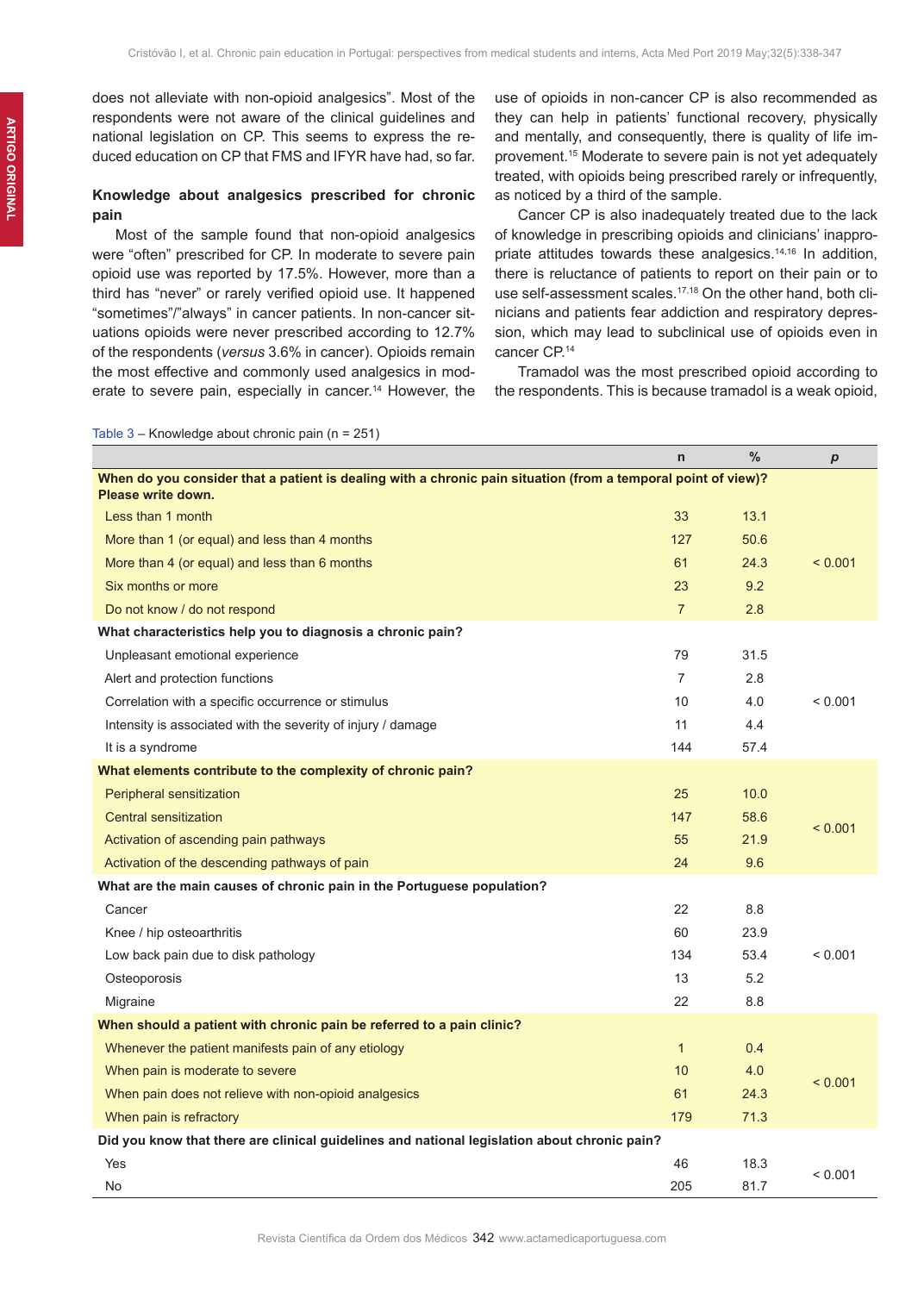whose mechanism of action brings together μ agonism and the inhibition of serotonin and adrenaline reuptake. It can be useful in nociceptive, neuropathic and fibromvalgia pain.<sup>19</sup>

More than half of the sample thought that respiratory depression was the most worrying effect of opioids, followed by addiction, constipation and nausea/vomiting. Clinical practice says that usual opioid side effects are: constipation, nausea/vomiting, drowsiness and pruritus.<sup>20</sup> Some rarer effects include respiratory depression, changes in body weight and hormonal effects (such as decreased adrenal gland activity, reduced sexual function and infertility).15 Respiratory depression is extremely rare, and when it occurs, it is associated with dosage errors that can be prevented through well-performed clinical titration.8,9,20 More than a third of the participants believe that risks of opioid use outweigh its clinical benefit. Opioids are the analgesics of choice for the treatment of moderate to severe nociceptive CP. They are effective, with dose manageable risks and are easy to titrate. Two of the effects associated with chronic opioid use are physical dependence and tolerance, which are often confounded by clinicians and patients with psychological dependence or addiction.14,15

Considering the PMCC guidelines, MEDS should know about opioids' pharmacodynamics and pharmacokinetics,

as well as the advantages and disadvantages of their prescription.<sup>8,9</sup> Training is required on the clinical use of opioids both in under and postgraduate education. This should move beyond prescription by also including multimodal pain management.<sup>8,9,21</sup> Appropriate education will allow clinicians to make prudent choices about initiating, continuing, modifying or discontinuing opioid therapy, considering patients' various contexts.21,22

# **Education on chronic pain**

Respondents, almost unanimously, stated that education on CP, particularly on pain physiopathology and pain management was of utmost importance in MS. Education was considered insufficient by respondents mainly on pathophysiology of CP, interview training with patients with CP, and prescription of opioids. Half of the sample had education on CP topics that lasted 1 to 10 hours.

In an European comparative study (15 countries, 242 MS), it was found that in France "pain medicine" was taught in undergraduate *curricula* in almost every MS (31 MS, 84% compulsory and 3% optional).<sup>23</sup> The "second best" was Switzerland (5 MS, 40% mandatory and 40% optional).<sup>23</sup> In Southern Europe, the framework was worse, like Spain (36 MS, 14% mandatory and 8% optional) and Portugal (7 MS,

Table 4 – Knowledge about analgesics prescribed to chronic pain (n = 251)

|                                                                                                                  | $\mathsf{n}$   | $\frac{0}{0}$ | $\boldsymbol{p}$ |
|------------------------------------------------------------------------------------------------------------------|----------------|---------------|------------------|
| In patients with chronic pain, did you see / accompany a doctor who prescribed any non-opioid analgesics?        |                |               |                  |
| <b>Never</b>                                                                                                     | 6              | 2.4           |                  |
| Rare / few times                                                                                                 | 26             | 10.3          |                  |
| <b>Sometimes</b>                                                                                                 | 76             | 30.3          | < 0.001          |
| <b>Often</b>                                                                                                     | 135            | 53.8          |                  |
| Ever                                                                                                             | 8              | 3.2           |                  |
| In patients with moderate to severe pain, did you see / accompany a doctor who prescribed any opioid analgesics? |                |               |                  |
| Never                                                                                                            | 6              | 2.4           |                  |
| Rare / few times                                                                                                 | 81             | 32.3          |                  |
| Sometimes                                                                                                        | 119            | 47.4          | < 0.001          |
| Often                                                                                                            | 44             | 17.5          |                  |
| Ever                                                                                                             | $\mathbf{1}$   | 0.4           |                  |
| What is the most worrying effect of opioids?                                                                     |                |               |                  |
| <b>Respiratory depression</b>                                                                                    | 149            | 56.4          |                  |
| <b>Addiction</b>                                                                                                 | 42             | 16.7          |                  |
| Constipation                                                                                                     | 29             | 11.0          |                  |
| Nausea / vomiting                                                                                                | 12             | 4.5           |                  |
| Analgesic tolerance                                                                                              | $\overline{4}$ | 1.5           | < 0.001          |
| Depression of the central nervous system                                                                         | $\overline{4}$ | 1.5           |                  |
| Somnolence                                                                                                       | 2              | 0.8           |                  |
| Pharmacological interactions                                                                                     | $\mathbf{1}$   | 0.4           |                  |
| Do not know / do not respond                                                                                     | 21             | 8.0           |                  |
| About opioid prescribing, do you think that the risk is greater than the benefit?                                |                |               |                  |
| Yes                                                                                                              | 84             | 33.5          |                  |
| <b>No</b>                                                                                                        | 167            | 66.5          | < 0.001          |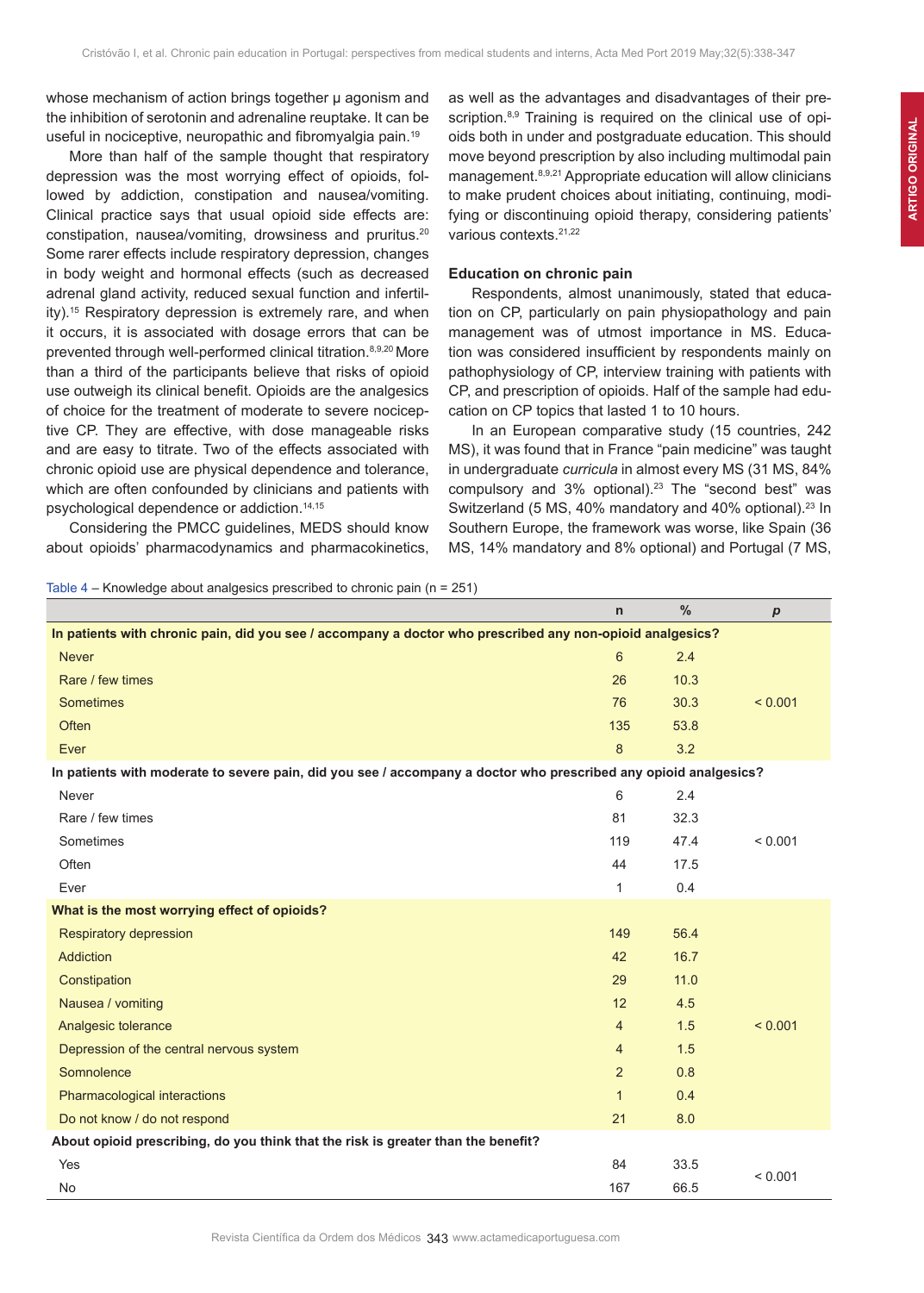#### Table 5 – Education on chronic pain in medical schools (n = 251)

|                                                                                                   | $\mathsf{n}$   | $\%$ | $\boldsymbol{p}$ |
|---------------------------------------------------------------------------------------------------|----------------|------|------------------|
| Did you have enough training as to conduct an interview with patients with pain?                  |                |      |                  |
| <b>Yes</b>                                                                                        | 81             | 32.3 |                  |
| <b>No</b>                                                                                         | 170            | 67.7 | < 0.001          |
| Did you have enough education on the pathophysiology of chronic pain?                             |                |      |                  |
| Yes                                                                                               | 85             | 33.9 | < 0.001          |
| No                                                                                                | 166            | 66.1 |                  |
| How many hours did last the education you had on "pathophysiology and treatment of chronic pain"? |                |      |                  |
| 1 a 10                                                                                            | 125            | 49.8 |                  |
| 11a20                                                                                             | 13             | 5.2  | < 0.001          |
| > 20                                                                                              | 3              | 1.2  |                  |
| Do not know / do not respond                                                                      | 110            | 43.8 |                  |
| Education on opioids and pain management. Was it enough?                                          |                |      |                  |
| No                                                                                                | 196            | 78.1 |                  |
| Yes                                                                                               | 55             | 21.9 | < 0.001          |
| Would it be important to have more education on pain pathophysiology and chronic pain management? |                |      |                  |
| <b>No</b>                                                                                         | $\overline{4}$ | 1.6  | < 0.001          |
| <b>Yes</b>                                                                                        | 247            | 98.4 |                  |

## 14% optional).<sup>23</sup>

Pain *curriculum* in MS lasted 13 hours on average, in the United Kingdom,<sup>24</sup> and about 16 hours, in Canada.<sup>25</sup> Interestingly, pain education in Canadian veterinary schools lasted for 87 hours on average.<sup>25</sup>

In the United States of America, an extensive study (104 MS) revealed that classes on pain education lasted 9 hours (mean), with a median of 7 hours.<sup>26</sup> Only 4 MS have integrated pain courses with clinical cases and 17 MS have elective pain education.<sup>26</sup> There are some exceptions, such as the University of Washington's MS, where a 4-year

integrated pain *curriculum* exists, with 25 hours (theory) and 318 hours (clinical elective courses).<sup>27</sup> Training based on multidisciplinary clinical cases improves knowledge and skills in bio-psycho-social assessment, pain narrative and risk assessment. In addition, it improves the understanding of CP as a complex disease and develops an interprofessional treatment policy centered in patients with pain. Consequently, future clinicians will be more prepared for clinical practice.<sup>27</sup>

Physicians have a central role in pain management.<sup>28</sup> There are unquestionable links between undertreatment



Figure  $1$  – Frequency of prescription of opioids according to the cancer status (n = 251)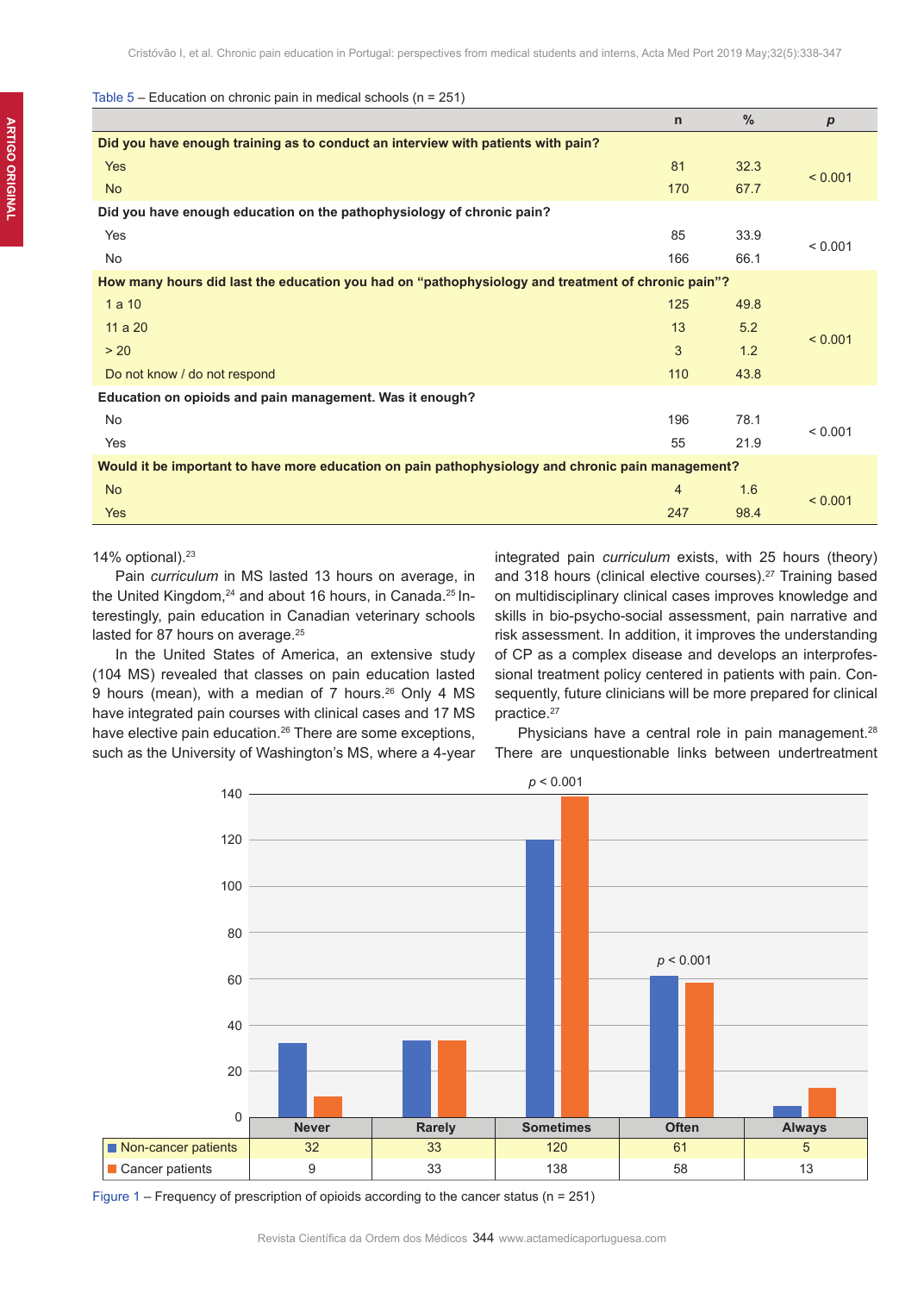of pain and the precarious pain education status in MS.26 One barrier that prevents optimal CP treatment is the lack of education on adverse effects, communication, addition and tolerance.10,14,29-31 Adequate CP treatment requires a consistent knowledge on pharmacology, psychology, physiotherapy and physiology of pain.<sup>21,22,28</sup>

# **Education on chronic pain in medical schools in Portugal**

In Portugal, the teaching of CP occurs in a dispersed way in some MS. In others, pain medicine is taught in optional curricular units (CUN). When the eight Portuguese MS websites were consulted, for the preparation of this study, it was noticed that acute pain (symptom) was privileged in undergraduate *curricula*, namely in disciplines related to anesthesiology and surgery (e.g. general and orthopedics). When the focus was CP the difficulty arose as curricular plans were thoroughly looked at.

In the MS websites of the Universities of Porto, Lisbon and Algarve, CUN contents were not specified, therefore it was not possible to understand where CP was taught nor its assigned workload.

In the MS website of the University of Minho, in Year 3, there was CUN Pathophysiology of the Organic Systems - Nervous System, where pain pathophysiology was considered. In years 4 and 5 there were CUN Medical Residency I and II, respectively, whose contents included "continued care in chronic illness, improvement of suffering, pain relief and palliative care". It is assumed that CP topics were addressed in those CUN, but assigned workload was not available.

In the MS website of the Abel Salazar Institute of Biomedical Sciences, it was found that, in year 5, there were two optional CUN on Palliative Care and Oncology, with 37 hours each, where it is assumed that CP topics were approached.

In the MS website of the University of Coimbra, it was noticed that, in year 4, there were two optional CUN: Palliative Care and Pain Therapy and Physical Medicine and Rehabilitation where CP teaching could occur, but no contents nor workload were disclosed. In year 2, in CUN Introduction to Medical Practice III there was teaching about end-of-life care. In year 3, in CUN Pharmacology I there was teaching about pain neurotransmission, neuromodulation, and pharmacology; and in CUN Ethics, Deontology and Professional Exercise pain and palliative care were considered. In year 5, in CUN Musculoskeletal Pathology generalized pain syndromes were explained. Unfortunately, there was no mention of the number of hours allocated to CP.

In the MS website of the University of Beira Interior, in year 1, in CUN Art of Medicine there were contents about pain, suffering and palliative care. In year 3, in CUN Introduction to Pathology, analgesics were mentioned in the Pharmacology block; in CUN Geriatrics there were contents associated with CP. In year 4, there was a course on Medical Oncology, where possibly cancer CP and its treatment were approached. Again, it was not possible to know the assigned workload.

In the MS website of NOVA Medical School, education on CP was not mentioned. However, in years 4 and 5, in CUN The Elderly Patient and The Patient with Cancer, respectively, it is presumed that education on CP occurred; again, the allocated hourly load was not disclosure.

## **Pain education: some considerations**

The IASP recommends that MS should have an undergraduate pain *curriculum* in year 5, lasting more than 15 hours.32 It is also important to attend clinical stages in the field of CP, namely in pain clinics.

Pain education is fragmented and limited by multiple disciplines, making the integration of knowledge more difficult and complex.4,28,33,34 Some barriers hamper the implementation of CP teaching in MS, such as: the shortage of human resources, in particular pain specialists; the perception that pain medicine is not essential to medical education; the resistance to an increasing workload, allocated to pain education, in an already overcrowded schedule.<sup>10,14</sup>

The Institute of Medicine reports that the key-problems of MS are the lack of: diversity in the presentation of the topic 'pain'; integration between the basic sciences and clinical knowledge; clinical examples/models, particularly of specialists in CP.35 In most academic medical centers, teachers self-report their competence in CP as inadequate.<sup>35</sup>

Pain education requires not only the teaching of anatomic-physiological processes and pain modulation, but also the transposition to clinical practice (diagnoses of CP and treatment strategies). This will allow better clinical intervention in all its bio-psycho-social complexity.4

The American Academy of Pain Medicine defends that MS *curricula* should foster competence and compassion.<sup>36</sup> Empathy and communication skills centered on the person with CP should also be integrated into undergraduate *curricula*. 33,36-38 Empathy is one of the qualities that improves physician effectiveness in the management of people with chronic diseases.36

In clinical settings it is known that MEDS learn to manage pain by imitating their tutors, adopting the beliefs and behaviors of their future peers. Clinical education with physicians of various specialties involved in the treatment of acute and CP can provide an optimal context for learning as well as for changing attitudes. Thus, MEDS should have tutors who are true examples of good practice in CP.31,39,40

As a recommendation for a new *curriculum*, MS should focus on integrated CP courses, which contain both cognitive and affective dimensions of CP,<sup>37</sup> with greater studentteacher involvement. It is also important to use the online platforms with didactic content and clinical case studies.27,36,37,39 This is more appealing and interactive for MEDS, as they can comment and access links to complex topics. Advances in telecommunications, information science and technology provide an opportunity for MEDS to exchange knowledge and skills with teachers in academic centers of excellence, even though geographically dispersed.27,36,37,39

With this study the authors want to influence the entities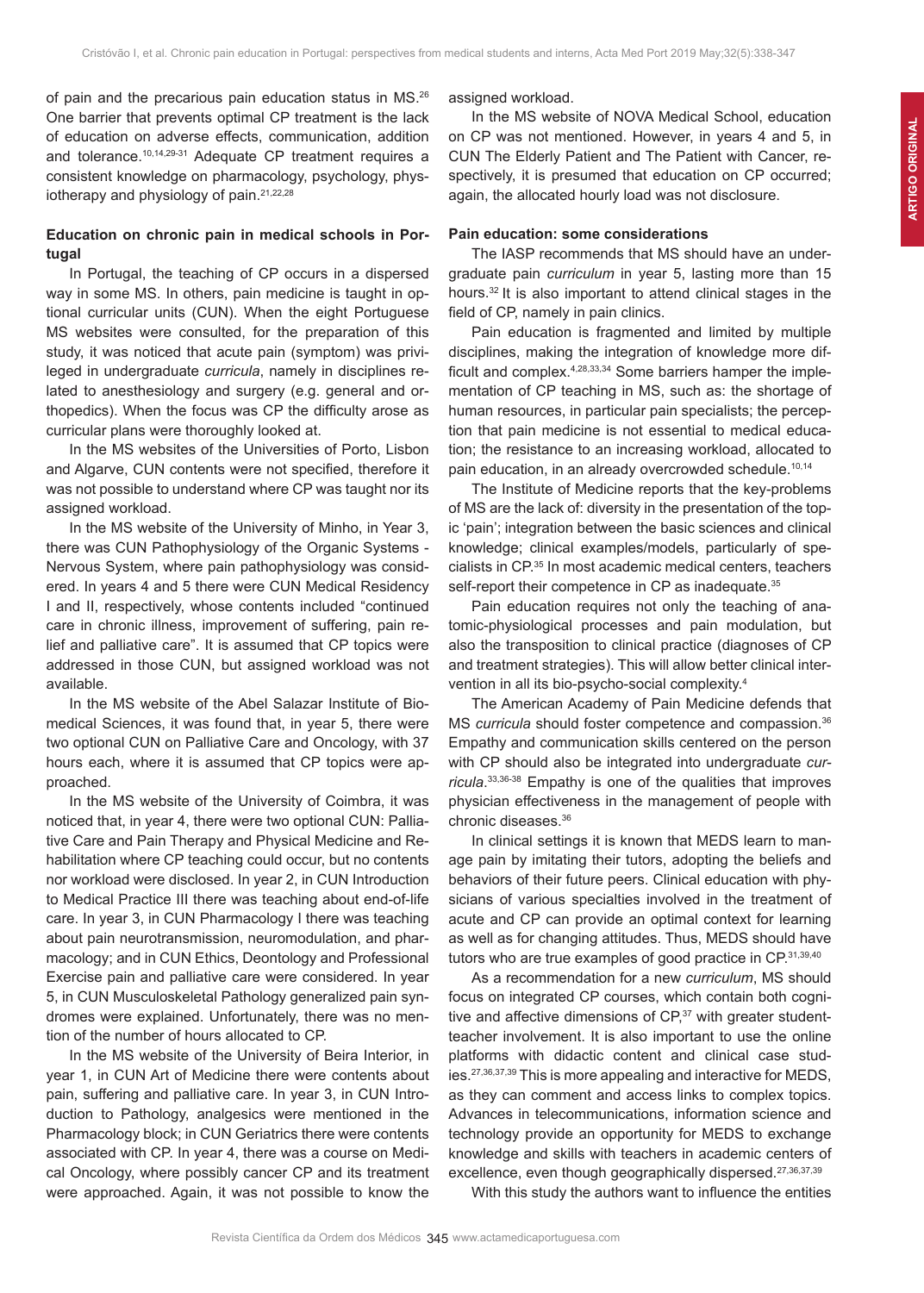related to medical education in order to implement in the undergraduate *curricula* some disciplines associated with the diagnosis and treatment of CP. The authors believe that the implementation of these measures will attract more professionals to Pain Medicine, currently a certified competence/expertise by the Portuguese Medical Council.

### **Limitations of the study**

This study has several limitations.

A convenience sampling was used. The size and quality of the sample does not allow generalization of the results.

The method used presents some weaknesses, namely a great heterogeneity in the number of respondents by MS. The number of responders is particularly low in some MS with the highest number of FMS and IFYR, as the MS of the Universities of Porto and Coimbra, which limits the conclusions.

There were a small number of questionnaires answered, despite the efforts made. It was not possible to send the questionnaires directly to the IFYR, since there was no mailing list available. Some MS have put some obstacles in sending the questionnaires out to the FMS; namely, they requested that the Director and the Ethics Committee of each MS should be formally contacted and asked for a term of authorization. When the number of FMS enrolled in each of the eight MS was requested electronically, only two MS replied. It should also be noted that no MS confirmed, as it was requested by the authors with some anticipation, whether they had sent the questionnaires to the FMS mailing list or not.

The collected data were uploaded to an Excel<sup>®</sup> sheet, which allowed the authors to understand the frequencies of the answers, but limited the statistical analysis of the data, namely the associations between some of the variables.

# **CONCLUSION**

In this survey it was found that, although most of the 251 respondents considered pain as the 5th vital sign, almost 1 in 5 people thought that pain should only be evaluated if the patient complained of it. Most of the sample could properly name some pain self-assessment scales, but few were able to name hetero-evaluation scales. Most said that pain was not assessed in consultations/hospitalizations because patients did not manifest their pain and more than a third indicated "lack of medical knowledge" as a reason. In moderate

## **REFERENCES**

- Direção-Geral da Saúde. Circular Normativa n.º 11. Programa Nacional de Controlo da dor. 2008. [accessed 2018 mar 04]. Available from: https://www.dgs.pt/documentos-e-publicacoes/programa-nacional-decontrolo-da-dor.aspx.
- 2. Direcção-Geral da Saúde. Plano Estratégico Nacional de Prevenção e Controlo da Dor. 2001. [accessed 2018 mar 04]. Available from: https:// www.dgs.pt/documentos-e-publicacoes/plano-estrategico-nacional-deprevencao-e-controlo-da-dor-penpcdor-pdf.aspx.
- 3. Azevedo LF, Costa-Pereira A, Mendonça L, Dias C, Castro-Lopes JM. Epidemiology of chronic pain: a population-based nationwide study on its prevalence, characteristics and associated disability in Portugal. J Pain. 2012;13:773–83.

to severe pain, the use of opioids was reported by one sixth of the sample. More than a third of the respondents believed that the risks of opioid use outweigh its clinical benefit. Half of the participants were fearful of respiratory depression.

This study highlights the need for MS to provide more education about CP in the undergraduate *curriculum*. In fact, MS need a greater investment in the field of CP that will allow MEDS to pour the indispensable theoretical knowledge into a transforming reality. The vision of future physicians, therefore, will modify; they will feel empowered and will contribute to fight the avoidable suffering of their putative patients. Consequently, MEDS and young doctors will strive to respectfully dignify the Montreal Declaration. facilitating the access of vulnerable people to pain control, as a fundamental human right.<sup>41</sup>

The IASP chose 2018 as the Global Year for Excellence in Pain Education with interventions in 4 domains: public and governmental education, patient education, education of professionals and research on pain education.<sup>42</sup> This is a Portuguese contribution.

### **ACKNOWLEDGMENTS**

The authors are grateful for the support throughout the study of Professor Miguel Castelo Branco of the Faculty of Health Sciences of the University of Beira Interior, Portugal.

## **PROTECTION OF HUMANS AND ANIMALS**

The authors declare that the procedures were followed according to the regulations established by the Clinical Research and Ethics Committee and to the Helsinki Declaration of the World Medical Association.

## **DATA CONFIDENTIALITY**

The authors declare having followed the protocols in use at their working center regarding patients' data publication. Patient consent obtained.

## **CONFLICTS OF INTEREST**

All authors report no conflict of interest.

## **FUNDING SOURCES**

This research received no specific grant from any funding agency in the public, commercial, or not-for-profit sectors.

- 4. Centro Nacional de Observação em Dor Observdor. Estado da arte do ensino da dor em Portugal. 2010. [accessed 2018 mar 04]. Available from: https://www.dgs.pt/documentos-e-publicacoes/estado-da-arte-doensino-da-dor-em-portugal-relatorio-final.aspx.
- 5. Direção-Geral da Saúde. A dor como 5º sinal vital. Registo sistemático da intensidade da dor. Circular normativa nº 9/DGCG de 14/06/2003. 2003. [accessed 2018 mar 04]. Available from: https://www.dgs.pt/ directrizes-da-dgs/normas-e-circulares-normativas/circular-normativan-9dgcg-de-14062003.aspx.
- 6. Direção-Geral da Saúde. Orientações técnicas sobre o controlo da dor crónica na pessoa idosa. Orientação nº 015/2010 de 14/12/2010. 2010. [acessed 2018 mar 04]. Available from: http://www.dgs.pt/?cr=16947.